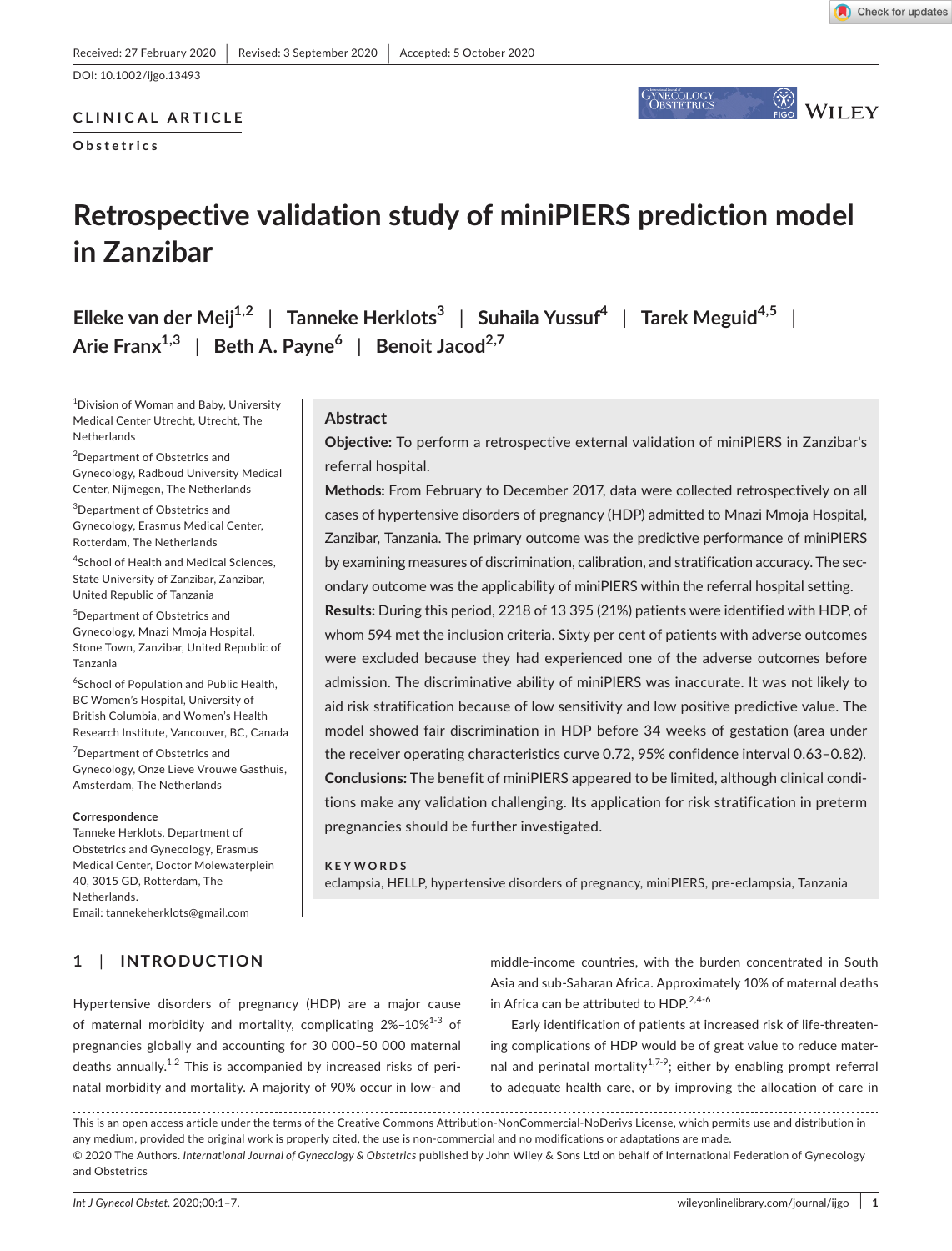**2 WII FV** CANECOLOGY **3 A CANECOLOGY 3 CANECOLOGY 3 CANECOLOGY 3 CANECOLOGY 3 CANECOLOGY 3 CANECOLOGY 3 CANECOLOGY 3 CANECOLOGY 3 CANECOLOGY 3 CANECOLOGY 3 CANECOLOGY 3 CA** 

low-resource settings. It could also help to decide between delivery and expectant management in preterm HDP.

In 2014, Payne et al $^{10}$  developed the miniPIERS (Pre-eclampsia Integrated Estimate of Risk) prediction model to identify pregnant women in low- and middle-income countries at increased risk of hypertension-related organ failure and death. Predictor variables are based on patient characteristics (gestational age [GA] and parity) and manifestations of disease (hypertension, proteinuria, visual changes, chest pain and/or shortness of breath, vaginal bleeding with abdominal pain) on admission. MiniPIERS is a follow up to the fullPIERS prediction model, designed to predict adverse maternal outcomes of pre-eclampsia in high-income countries.<sup>11,12</sup> MiniPIERS has been validated using the fullPIERS data set and performs accurately (area under the receiver operating characteristics curve [AUROC] 0.77, 95% confidence interval [CI] 0.72-0.82).<sup>10</sup> However, the applicability in the context of a low-resource referral setting has not yet been confirmed, nor has its performance been validated outside the context of a prospective trial.

This study aims to perform a retrospective external validation of miniPIERS in Zanzibar's referral hospital. In addition, it investigates the potential of miniPIERS in supporting decision making for allocation of resources and timing of delivery in preterm pregnancies. Furthermore, its applicability in a low-resource referral setting and the share of the burden of HDP for which miniPIERS could be used in regular clinical conditions is assessed.

## **2**  | **MATERIALS AND METHODS**

Zanzibar is an archipelago, semi-autonomous to the United Republic of Tanzania. Mnazi Mmoja Governmental Hospital (MMH), located in the island's only urban area, serves a population of 1.4 million as a referral hospital, facilitating 30% of all facility deliveries in Zanzibar. The majority of its patients, however, have uncomplicated pregnancies.<sup>13,14</sup> In 2017, the in-hospital maternal mortality ratio was high, at 401/100 000 live births.<sup>13</sup> In a retrospective study by Herklots et al,<sup>13</sup> pre-eclampsia and eclampsia were present in 21.4% and 7.1% of maternal deaths, respectively, with case fatality rates of 3.8% and 3.6%, respectively.

This study was a retrospective cohort study of case files of patients admitted to the maternity ward of MMH from February 1, 2017 to December 31, 2017. Inclusion criteria were: single blood pressure measurement showing HDP after 20 weeks GA and admission before active labor. Exclusion criteria were: active labor on admission, occurrence of adverse outcome within 24 h of admission, unavailability of a predictor variable within 24 h of admission, and incomplete patient files. Project approval was obtained from Zanzibar's Medical Ethical Research Committee (protocol number: ZAMREC/0001/AUGUST/005). Informed consent was waived because the study only concerned an analysis of clinical files with aggregated, anonymous outcomes.

According to the original miniPIERS study, $10$  HDP were defined as follows: (1) gestational hypertension, defined as hypertension

(systolic >140 mm Hg or diastolic >90 mm Hg) after 20 weeks GA, without significant proteinuria; or (2) pre-eclampsia, defined as hypertension (systolic >140 mm Hg or diastolic >90 mm Hg) and proteinuria more than 2+ after 20 weeks GA; or (3) severe pre-eclampsia, defined as either pre-eclampsia and severe hypertension (systolic >160 mm Hg or diastolic >110 mmHg), or pre-eclampsia and symptoms of organ failure (headache, blurred vision, epigastric pain, chest pain or shortness of breath, nausea or vomiting) after 20 weeks GA; or (4) chronic hypertension (systolic >140 mm Hg or diastolic >90 mm Hg) before 20 weeks GA without significant proteinuria. It was not possible to identify patients with HELLP (hemolysis, elevated liver enzymes, and low platelet count) syndrome or hyperuricemia, because laboratory parameters were unavailable. Active labor was defined as uterine contractions plus cervical dilatation of more than 3 cm.

Adverse maternal outcome was defined as maternal mortality and morbidity, including organ failure of the nervous, cardiorespiratory, hematological, and renal systems.<sup>10</sup> The miniPIERS predictor variables,<sup>10</sup> systolic blood pressure, GA, parity, urine for protein, headache and/or visual disturbances, chest pain and/or shortness of breath, vaginal bleeding with abdominal pain, were collected from patient file notes for the first 24 h of admission. In the case of multiple measurements, the worst clinical value was used. GA was calculated based on, in order of preference, first-trimester ultrasound, earliest ultrasound, notes regarding GA, last menstrual period, or symphysis fundal height (SFH). To estimate GA from SFH the following formula from the Intergrowth study group was used: GA (weeks) = 6. 585838 − 2.7072585 × (SFH0.5) + 1.295291 × (SFH).<sup>16</sup> As vaginal bleeding combined with abdominal pain was rarely noted, this predictor variable was adjusted to vaginal bleeding. In multiple pregnancies, the lowest birthweight was extracted. As a result of the lack of equipment, it was not possible to assess the following outcomes: cortical blindness/retinal detachment, posterior reversible encephalopathy, fraction of inspired oxygen, and infusion of a third parenteral antihypertensive. Hepatic dysfunction was redefined to a serological bilirubin concentration of more than 100 µmol/L, because the International Normalized Ratio test for coagulation was unavailable.

The primary outcome was the predictive performance of miniP-IERS by examining measures of discrimination, calibration, and stratification accuracy. The secondary outcome was the applicability of miniPIERS within MMH, defined as the proportion of patients admitted with HDP before the onset of labor and the occurrence of an adverse maternal outcome.

All patients with HDP, not presenting in active labor, were included in this study (cohort A). Because the adverse outcome of blood transfusion for antenatal severe anemia was common, and its relationship with HDP is unclear, a sub-analysis of cohort A was performed in which this outcome was not considered as an exclusion criterion nor as an adverse outcome (cohort B). To see if the model could aid decision-making for preterm pregnancies, a sub-analysis of cohort A was performed for GA below 34 weeks (cohort C). A third sub-analysis was performed, in which the inclusion was restricted to those patients of cohort A presenting with pre-eclampsia on admission only (cohort D).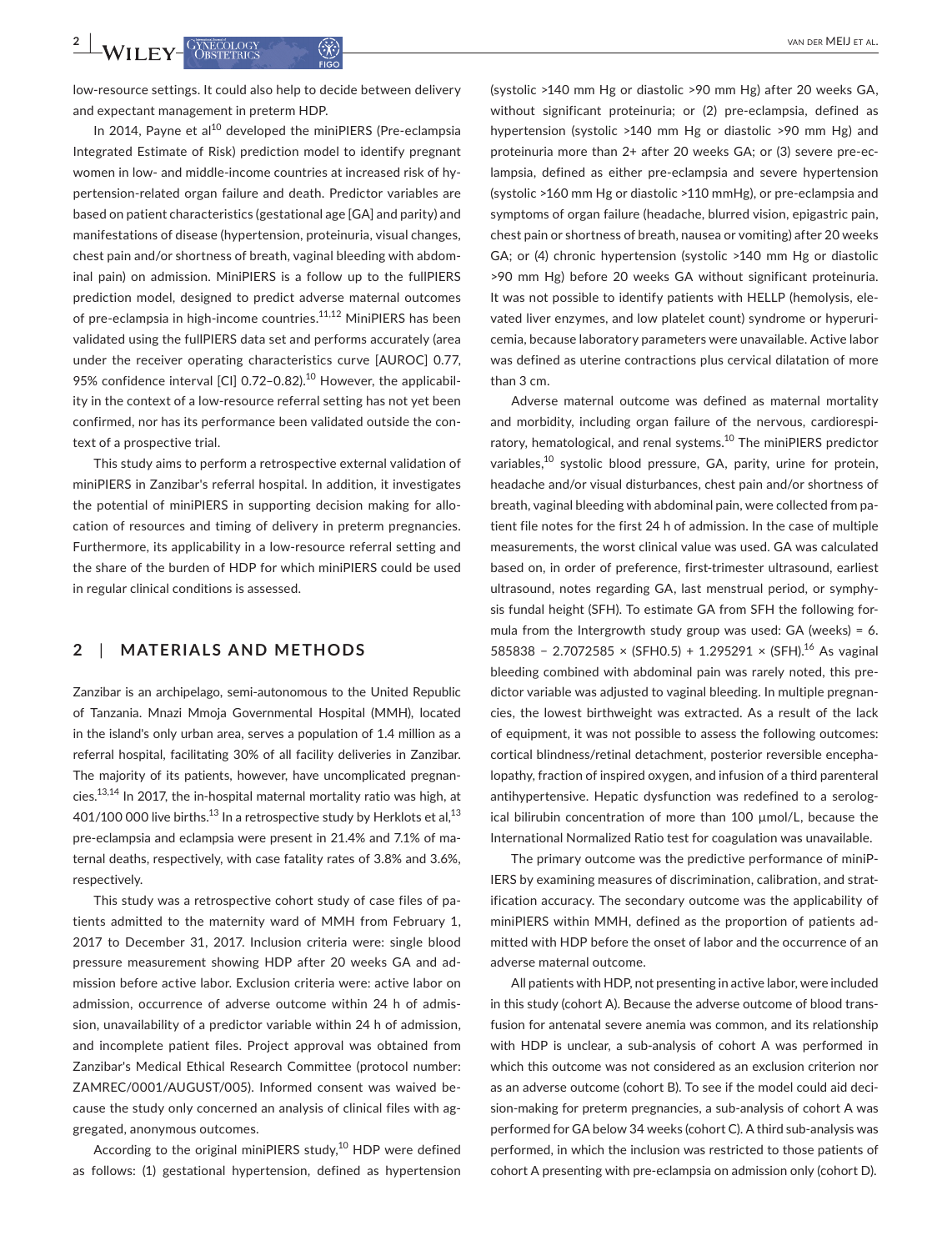The probability of occurrence of any of the predefined adverse outcomes was calculated from the miniPIERS equation.<sup>10</sup> Fisher exact test and Mann–Whitney *U* test were applied on categorical and continuous variables, respectively. Discrimination was defined as the ability of the model to differentiate between people who did and did not experience one of the adverse outcomes, indicated by the  $AUROC.<sup>17</sup>$  The  $AUROC$  was classified using the traditional academic point system (0.9–1.0 excellent; 0.8–0.9 good; 0.7–0.8 fair; 0.6–0.7 poor; 0.5–0.6 fail). Calibration was defined as the agreement between the predicted and observed risk per decile of the cohort, indicated by the intercept and calibration slope of the calibration plot.<sup>17</sup> Positive likelihood ratio >10 and negative likelihood ratio <0.1 were considered to be of clinical relevance.<sup>18</sup> Statistical analyses were performed using SPSS version 25 (IBM) and R. A *p* value below 0.05 was considered to be of statistical significance.

## **3**  | **RESULTS**

From February 1 to December 31, 2017, 13 395 patient files were assessed retrospectively, out of which 2807 (21%) were identified with any hypertension measurement and 4369 (33%) did not have any blood pressure documented on admission. Over 70% (1969/2807) of patients with HDP were excluded before data collection because they were admitted in active labor (Figure 1). Of the remaining 838 patients, 594 met the inclusion criteria (Figure 2). Less than half of adverse outcomes occurred in the population of interest, since 120/201 (60%) patients were excluded because they experienced one of the adverse outcomes on admission.

Compared with patients without an adverse outcome, patients of cohort A with an adverse outcome were significantly more likely to have a higher systolic blood pressure, higher proteinuria on admission, more symptoms (headache, visual disturbances, vaginal bleeding), to have received antihypertensive drugs,  $MgSO<sub>4</sub>$  and corticosteroids, to deliver by cesarean section, and to have had an intrauterine fetal death (Table 1). Of all patients in cohort A, 81 (13.6%) experienced an adverse outcome and 3 (0.5%) died, of whom two were <34 weeks pregnant. The most prevalent adverse outcomes were blood transfusion (69, 11.6%), eclampsia (9, 1.5%) and acute renal insufficiency (6, 1.0%) (Table 2). At baseline, cohorts B and C



**FIGURE 1** Flow-chart miniPIERS Zanzibar part 1

 van der MEIJ et al. **<sup>|</sup> 3**

were comparable to cohort A (Appendices S1–S3). Patients in cohort C with an adverse outcome were significantly more likely than patients without an adverse outcome to have higher maternal age, to be multiparous, to have lower GA on admission and at delivery, to have higher diastolic blood pressure, to have severe pre-eclampsia on admission, and to undergo labor induction. In cohort C, adverse outcome was also associated with a significantly higher number of low birth weight infants and neonatal deaths. Baseline results of cohort D (Appendix S3) showed that patients with adverse outcomes

had significantly lower GA on admission and at delivery.

The discriminatory ability of miniPIERS was poor for cohorts A, B, and D (Figure 3), indicated by AUROCs of 0.64 (95% CI 0.57–0.71), 0.680 (95% CI 0.60–0.76), and 0.62 (95% CI 0.53–0.72), respectively. The AUROC for cohort C was fair, at 0.72 (95% CI 0.63–0.82). The highest predicted probability for all cohorts was 7.4% (predetermined boundaries 0.7%–29.2%). When using the predicted probability to stratify (Table 3), the number of events decreased with increasing predicted probability. At the cut-off value of more than 2.0% predicted probability, sensitivity and positive predictive values were low for all cohorts. The specificity and negative predictive values for this cut-off value were relatively high, ranging from 0.78% to 0.93% and 0.85% to 0.92%, respectively. As a result of the small group sizes for the other cut-off values, the corresponding results could not be interpreted. The calibration curves (Figure 4; Appendix S4) showed a slope of 0.94 (95% CI 0.51–1.36).

## **4**  | **DISCUSSION**

Retrospective application of miniPIERS in MMH showed no discriminative ability in our study population. The model showed fair discrimination in the subgroup with HDP before 34 weeks GA (cohort



**FIGURE 2** Flow-chart miniPIERS Zanzibar part 2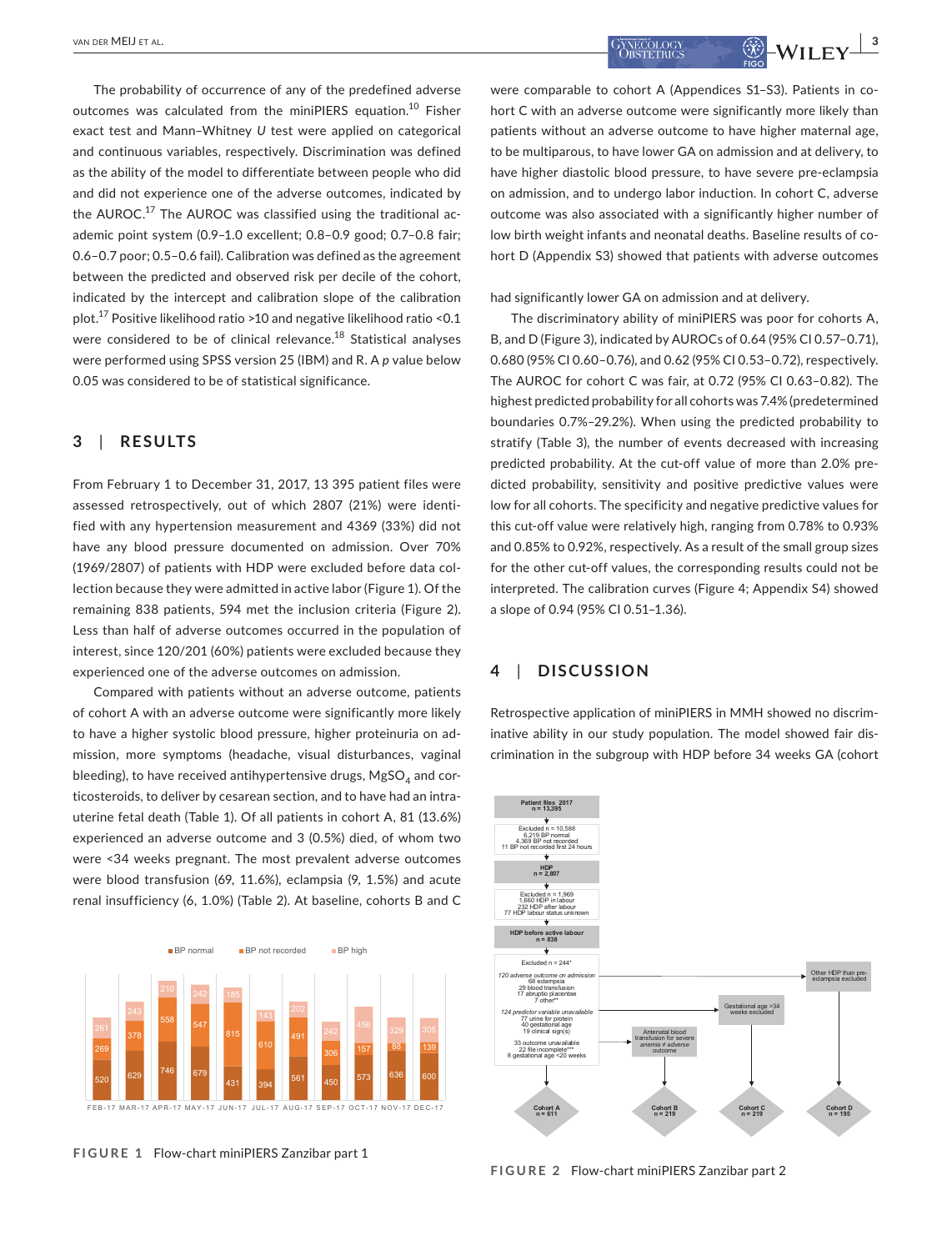## **TABLE 1** Baseline characteristics miniPIERS Zanzibar Cohort A (*n* = 594)<sup>a</sup>

|                                                                             | <b>Without adverse outcome</b><br>$(n = 513)$ | With adverse outcome<br>$(n = 81)$ | p value <sup>b</sup> | Data available<br>(n) |
|-----------------------------------------------------------------------------|-----------------------------------------------|------------------------------------|----------------------|-----------------------|
| Demographics                                                                |                                               |                                    |                      |                       |
| Age on admission, year                                                      | $28.0 \pm 6.0$                                | $29.1 \pm 6.0$                     | .158                 | 594                   |
| Age on admission <20 year                                                   | 34 (6.6)                                      | 2(2.5)                             | .208                 | 594                   |
| Age on admission 20-35 year                                                 | 412 (80.3)                                    | 64 (79.0)                          | .766                 | 594                   |
| Age on admission > 35 year                                                  | 67(13.1)                                      | 15(18.5)                           | .223                 | 594                   |
| Parity                                                                      | $0(0-2)^{c}$                                  | $1(0-3)$                           | .186                 | 594                   |
| Parity 0                                                                    | 260 (50.7)                                    | 35 (43.2)                          | .233                 | 594                   |
| Parity 1-4                                                                  | 209 (40.7)                                    | 34 (42.0)                          | .903                 | 594                   |
| Parity >4                                                                   | 44 (8.6)                                      | 12 (14.8)                          | .098                 | 594                   |
| Gestational age on admission (weeks)                                        | 35.9 (32.7-38.3)                              | 36.4 (31.0-39.1)                   | .815                 | 594                   |
| Multiple pregnancy                                                          | 11(2.1)                                       | 3(3.7)                             | .421                 | 594                   |
| Marital status married                                                      | 507 (99.2)                                    | 81 (100.0)                         | 1.000                | 592                   |
| Address urban district                                                      | 160 (32.3)                                    | 27 (33.8)                          | .798                 | 576                   |
| Address rural district                                                      | 130 (26.2)                                    | 19 (23.8)                          | .682                 | 576                   |
| Address mixed district                                                      | 206 (41.5)                                    | 34 (42.5)                          | .903                 | 576                   |
| <b>Clinical measures</b>                                                    |                                               |                                    |                      |                       |
| Systolic blood pressure, mm Hg                                              | 150 (140-174)                                 | 160 (148-190)                      | 0.001                | 594                   |
| Diastolic blood pressure, mm Hg                                             | 97 (90-110)                                   | 100 (90-117)                       | .058                 | 593                   |
| Worst dipstick proteinuria (+)                                              | $0+ (0-2+)$                                   | $1+ (0-2+)$                        | .005                 | 594                   |
| Number of miniPIERS symptoms ≥1                                             | 82 (16.0)                                     | 31(38.3)                           | 0.001                | 594                   |
| Headache and/or visual disturbances                                         | 78 (15.2)                                     | 25(30.9)                           | .001                 | 594                   |
| Vaginal bleeding                                                            | 3(0.6)                                        | 6(7.4)                             | 0.001                | 594                   |
| Chest pain and/or dyspnea                                                   | 6(1.2)                                        | 0(0.0)                             | 1.000                | 594                   |
| Severe pre-eclampsia                                                        | 129 (25.2)                                    | 28 (34.6)                          | .079                 | 593                   |
| Mild pre-eclampsia                                                          | 34(6.6)                                       | 4(4.9)                             | .807                 | 593                   |
| Other HDP                                                                   | 349 (68.2)                                    | 49 (60.5)                          | .203                 | 593                   |
| Antihypertensive drugs (oral or intravenous)                                | 242 (47.2)                                    | 57 (70.4)                          | 001                  | 594                   |
| Prophylactic MgSO <sub>4</sub>                                              | 147 (28.8)                                    | 44 (54.3)                          | 5001                 | 592                   |
| Corticosteroids                                                             | 83 (16.2)                                     | 21(25.9)                           | .040                 | 594                   |
| Labor induction                                                             | 180 (35.4)                                    | 36 (44.4)                          | .136                 | 590                   |
| Pregnancy outcomes                                                          |                                               |                                    |                      |                       |
| Admission to delivery interval, day                                         | $2.2 \pm 6.0$                                 | $2.4 \pm 2.9$                      | 0.001                | 591                   |
| GA at delivery, week                                                        | 36.1 (32.9-38.7)                              | 36.7 (31.6-39.5)                   | .985                 | 591                   |
| Delivery at GA < 34 week                                                    | 166(32.5)                                     | 27 (33.8)                          | .898                 | 591                   |
| Mode of delivery, spontaneous vaginal                                       | 347 (68.0)                                    | 31 (38.3)                          | 0.001                | 591                   |
| Mode of delivery, instrumental vaginal                                      | 2(0.4)                                        | 1(1.2)                             | .358                 | 591                   |
| Mode of delivery, cesarean section                                          | 161 (31.6)                                    | 49 (60.5)                          | 0.001                | 591                   |
| Intrauterine fetal death (GA ≥ 20 week and/or birth<br>weight $\geq$ 500 g) | 37(7.4)                                       | 13 (16.5)                          | .015                 | 582                   |
| Neonatal death                                                              | 8(1.8)                                        | 3(5.0)                             | .135                 | 500                   |
| Birthweight, kg                                                             | $2.9(2.5-3.3)$                                | $2.9(2.0-3.5)$                     | .742                 | 569                   |

Abbreviations: GA, gestational age; HDP, hypertensive disorders of pregnancy.

<sup>a</sup>Values are given as mean ± SD, median (interquartile range), or number (percentage).

 $^b$ p values calculated using  $\chi^2$  test for categorical variables and Mann–Whitney *U* test for continuous variables.

<sup>c</sup>Interquartile range defined according to Tukey's hinge.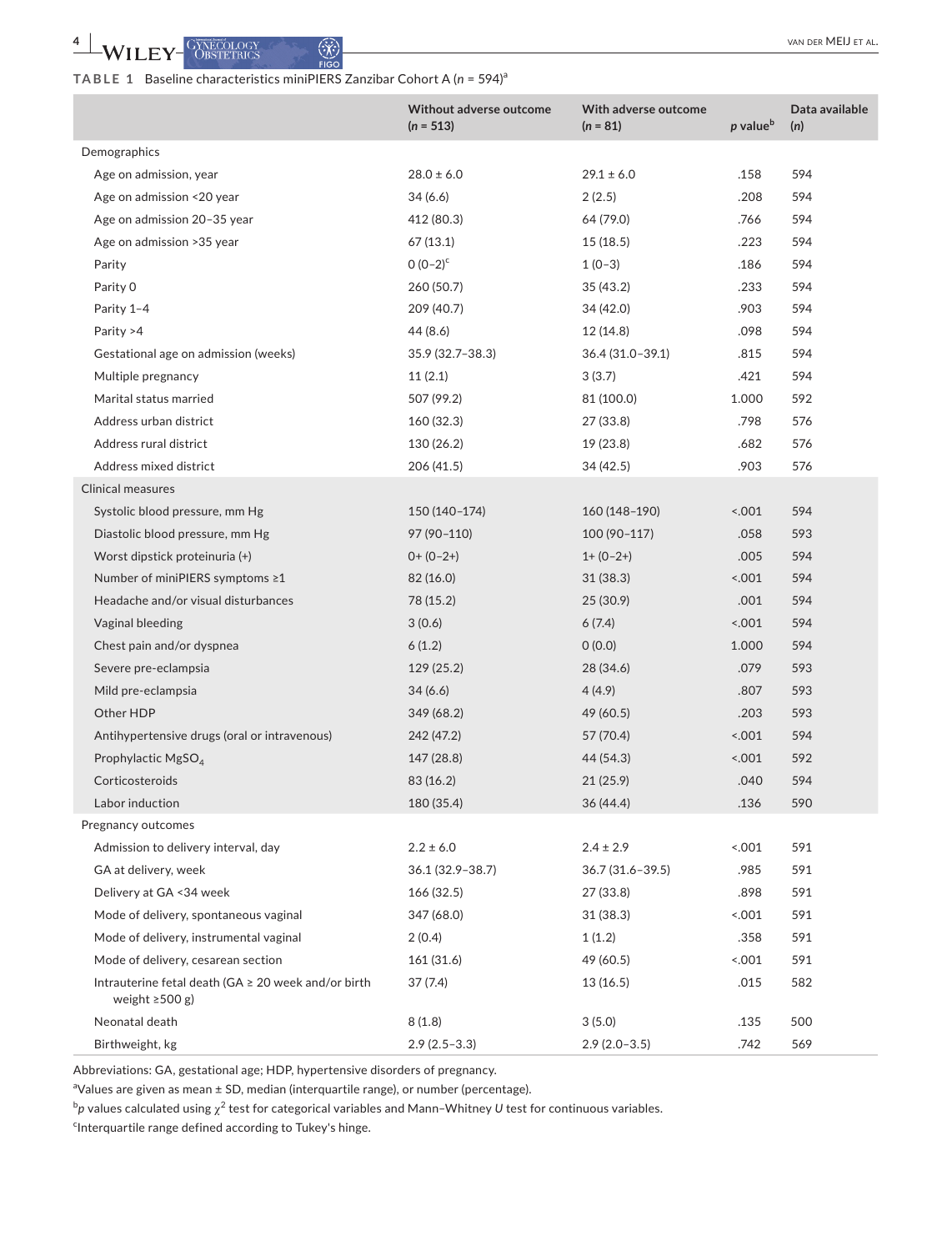#### TABLE 2 Adverse outcomes miniPIERS Zanzibar<sup>a</sup>

|                                                               | Cohort A ( $n = 594$ ) | Cohort B ( $n = 611$ ) | Cohort C ( $n = 219$ ) | Cohort D ( $n = 195$ ) |
|---------------------------------------------------------------|------------------------|------------------------|------------------------|------------------------|
| Any adverse outcome                                           | 81 (13.6)              | 54 (8.8)               | 31(14.2)               | 32 (16.4)              |
| Central nervous system                                        |                        |                        |                        |                        |
| Eclampsia $(≥1$ fit)                                          | 9(1.5)                 | 9(1.5)                 | 4(1.8)                 | 3(1.5)                 |
| Glasgow coma score <13                                        | 2(0.3)                 | 2(0.3)                 | 1(0.5)                 | 1(0.5)                 |
| Stroke or reversible ischemic neurological<br>deficit         | 1(0.2)                 | 1(0.2)                 | 0(0.0)                 | 0(0.0)                 |
| Cardiorespiratory                                             |                        |                        |                        |                        |
| Continuous use of vasoactive drugs                            | 1(0.2)                 | 1(0.2)                 | 0(0.0)                 | 0(0.0)                 |
| Myocardial ischemia or infarction                             | 0(0.0)                 | 0(0.0)                 | 0(0.0)                 | 0(0.0)                 |
| Oxygen saturation <90%                                        | 2(0.3)                 | 2(0.3)                 | 2(0.9)                 | 1(0.5)                 |
| Respiratory rate >40 or <6/min                                | 1(0.2)                 | 1(0.2)                 | 1(0.5)                 | 0(0.0)                 |
| Intubation (other than for cesarean section)                  | 3(0.5)                 | 3(0.5)                 | 1(0.5)                 | 1(0.5)                 |
| Pulmonary edema                                               | 0(0.0)                 | 0(0.0)                 | 0(0.0)                 | 0(0.0)                 |
| Hematological                                                 |                        |                        |                        |                        |
| Transfusion of any blood product <sup>b</sup>                 | 69 (11.6)              | 86 (14.1)              | 24(11.0)               | 26 (13.3)              |
| Main reason for transfusion severe anemia                     | 30(5.1)                | 47(7.7)                | 7(3.2)                 | 11(5.6)                |
| Main reason for transfusion antepartum<br>hemorrhage          | 2(0.3)                 | 2(0.3)                 | 2(0.9)                 | 2(1.0)                 |
| Main reason for transfusion postpartum<br>hemorrhage          | 19(3.2)                | 21(3.4)                | 6(2.7)                 | 6(3.1)                 |
| Main reason for transfusion unknown                           | 18 (3.0)               | 18 (2.9)               | 9(4.1)                 | 7(3.6)                 |
| Platelets <50 $\times$ 10 <sup>9</sup> /L with no transfusion | 0(0.0)                 | 0(0.0)                 | 0(0.0)                 | 0(0.0)                 |
| Hepatic                                                       |                        |                        |                        |                        |
| Hepatic dysfunction (bilirubin >100 µmol/L)                   | 3(0.5)                 | 3(0.5)                 | 2(0.9)                 | 1(0.5)                 |
| Hepatic hematoma or rupture                                   | 0(0.0)                 | 0(0.0)                 | 0(0.0)                 | 0(0.0)                 |
| Renal                                                         |                        |                        |                        |                        |
| Acute renal insufficiency (creatinine<br>$>150$ µmol/L)       | 6(1.0)                 | 7(1.1)                 | 5(2.3)                 | 4(2.1)                 |
| <b>Dialysis</b>                                               | 0(0.0)                 | 0(0.0)                 | 0(0.0)                 | 0(0.0)                 |
| Other                                                         |                        |                        |                        |                        |
| Placental abruption                                           | 4(0.7)                 | 4(0.7)                 | 2(0.9)                 | 1(0.5)                 |
| Severe ascites $(20.5 L)$                                     | 2(0.3)                 | 2(0.3)                 | 1(0.5)                 | 2(1.0)                 |
| Uterine rupture                                               | 1(0.2)                 | 1(0.2)                 | 1(0.5)                 | 1(0.5)                 |
| Postpartum psychosis                                          | 2(0.3)                 | 2(0.3)                 | 1(0.5)                 | 2(1.0)                 |
| Maternal death                                                | 3(0.5)                 | 3(0.5)                 | 2(0.9)                 | 1(0.5)                 |

<sup>a</sup>Values are given as number (percentage).

 $^{\rm b}$ The sum of patients who experienced a transfusion of any blood product in cohort B is lower than the subdivisions because two patients were transfused for both severe anemia and postpartum hemorrhage.

C, AUROC 0.72, 95% CI 0.63–0.82). The model was not likely to aid risk stratification because of low sensitivity, positive predictive value, and positive likelihood ratio. The benefits of miniPIERS in this setting were limited, with most patients admitted in active labor and over half of the adverse maternal outcomes occurring before eligibility.

The burden of HDP in MMH was high at 21%, compared with a global rate of  $10\%$ <sup>2,3</sup> As far as can be reconstructed from a retrospective approach, care provided to this patient group was substandard, reflecting an overstretched health system. This included poor documentation and a large amount of missing data with, for example, no

documentation of blood pressure measurement in 32.5% of the cases (4358/13 395). This compares with a retrospective study of Maaløe at al.<sup>15</sup> from October 2014 till January 2016 in MMH, which showed that blood pressure was not recorded in 22%–24% of patient files.

Our population was comparable to the original miniPIERS study in terms of maternal age, parity, GA, and blood pressure at admission. We found an adverse outcome rate of 13.6%, which is lower than that found in the original study (19.3% vs 12.5% within 48 h) despite the fact that the mortality ratio was higher in our cohort (3/594 vs  $2/2081$ .<sup>10</sup> This could be the result of a number of adverse outcomes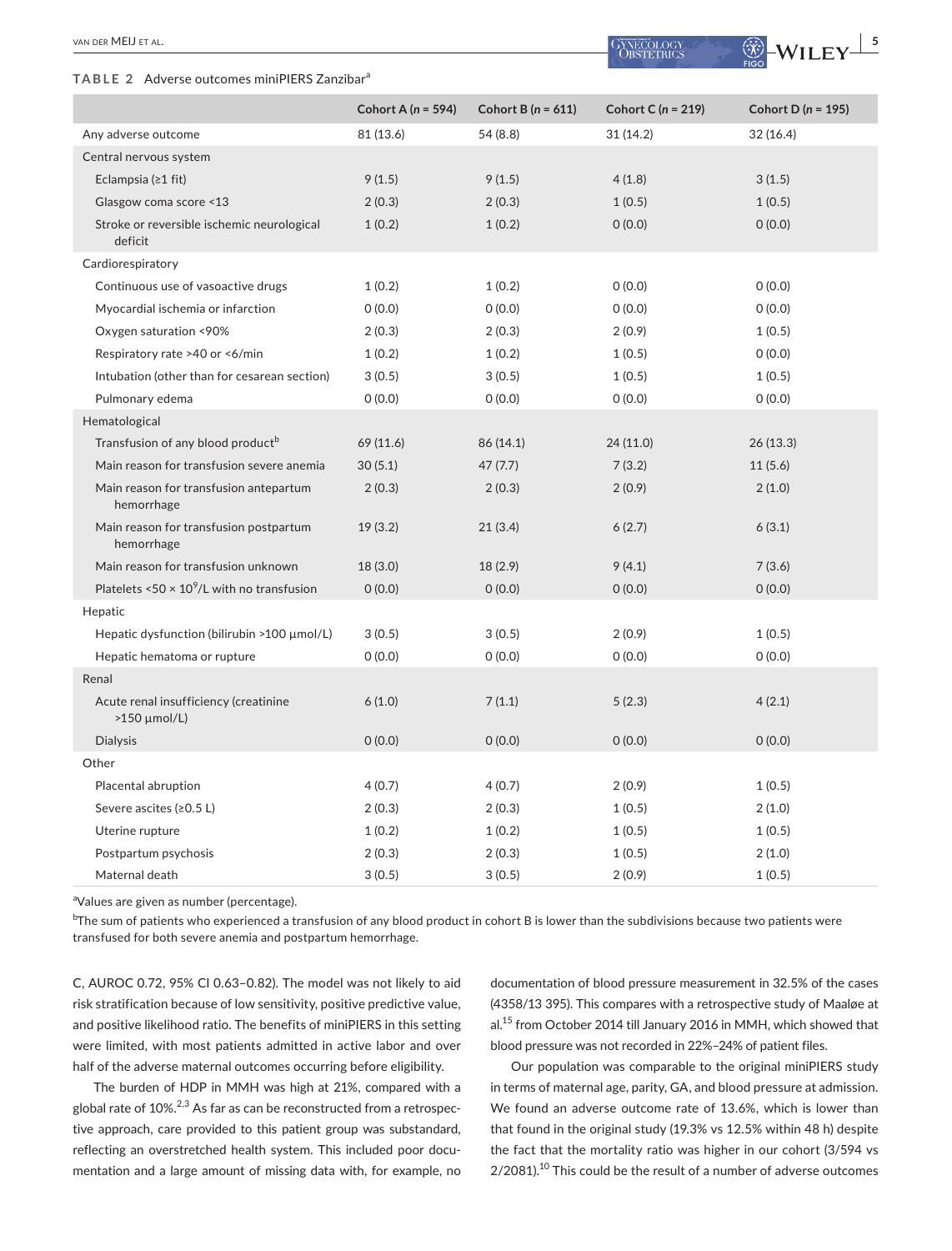

**FIGURE 3** Receiver operating characteristics curves miniPIERS Zanzibar

not being included in the analysis. However, this effect is likely to be negligible considering the severity of the outcomes considered. It could also be indicative of delayed patient presentation in our population. The original miniPIERS study does not provide any information on the number of patients presenting with adverse outcome on admission. We found that almost 60% of adverse outcomes are already present on admission. Differences in referral patterns are therefore likely to have a major influence on the overall adverse outcome rate. Similarly to the original miniPIERS study, we found that the most frequent adverse outcome was blood transfusion (11.6% vs 8.4%).<sup>19</sup>

The main interest of the present study is that it is the first external validation attempt in a setting for which miniPIERS has been developed. We faced a dilemma when designing the study given the challenges of

the clinical setting. A prospective approach, although enabling accurate and complete data collection, relies on resources that are most often external and not sustainable in real clinical practice. They are likely to overestimate the range of applicability of the model under real clinical conditions. As an illustration, the number of files with any blood pressure measurement increased from 60% to more than 85% when external research assistants present around the clock were involved in the context of another study in the last 3 months of data collection (Figure 1).

We eventually chose a retrospective approach because, as the original article on the miniPIERS did not provide any information on the applicability of the model, we would contribute more to the subject by giving priority to assessing this aspect. We also acknowledged that the evaluation of the predictive performance of the model might be less accurate and conclusions about performance needed to be drawn with caution. We chose for instance to adapt the inclusion criteria by using only one blood pressure reading and not two with a 4-h interval because clinical decision making is based on that blood pressure measurement in practice. The amount of missing data of predictor variables, leading to selection bias, is another limitation of this approach. For example, GA was solely available by SFH in 224/594 (37%) cases.

By contrast with the original study, we provide an overview of all patients presenting in MMH with HDP. We found that more than half of adverse outcomes were already present at admission, and the majority of patients with HDP presented in labor. Combining poor clinical monitoring and severe conditions at admission means that only a minority of patients with HDP will benefit from miniPIERS.

We do not recommend using miniPIERS for risk stratification in MMH under the current conditions, although its performance could be better in conditions that more closely resemble the conditions in which it was first applied. Future studies are required in a multicenter setting with a higher level of care, but should ideally be conducted as closely as

| Predicted<br>probability $(\%)^a$ | Cohort         | Event/range,<br>n/n | Sens.                    | Spec.                    | <b>PPV</b>               | <b>NPV</b>               | LR positive <sup>b</sup> | <b>LR</b><br>negative <sup>b</sup> |
|-----------------------------------|----------------|---------------------|--------------------------|--------------------------|--------------------------|--------------------------|--------------------------|------------------------------------|
| $0.0\% - 2.0\%$                   | Α              | 66/541              | -                        | -                        | -                        | $\overline{\phantom{0}}$ | 0.88                     | 2.50                               |
|                                   | B              | 42/556              | -                        | -                        | -                        | $\overline{\phantom{m}}$ | 0.84                     | 2.88                               |
|                                   | C              | 22/186              | $\overline{\phantom{a}}$ | $\overline{\phantom{0}}$ | $\overline{\phantom{a}}$ | $\overline{\phantom{a}}$ | 0.81                     | 2.27                               |
|                                   | D              | 22/149              | -                        | -                        | $\overline{\phantom{a}}$ | $\overline{\phantom{a}}$ | 0.88                     | 1.41                               |
| $2.1\% - 5.0\%$                   | $\overline{A}$ | 15/50               | 0.19                     | 0.93                     | 0.28                     | 0.88                     | 2.71                     | 0.87                               |
|                                   | B              | 12/52               | 0.22                     | 0.92                     | 0.22                     | 0.92                     | 3.09                     | 0.84                               |
|                                   | C              | 9/31                | 0.29                     | 0.87                     | 0.27                     | 0.88                     | 2.48                     | 0.80                               |
|                                   | D              | 10/44               | 0.31                     | 0.78                     | 0.22                     | 0.85                     | 1.50                     | 0.87                               |
| $5.1\% - 8.0\%$                   | A              | 0/3                 | 0.00                     | 1.00                     | 0.00                     | 0.86                     | $\overline{\phantom{a}}$ | $\overline{\phantom{a}}$           |
|                                   | B              | 0/3                 | 0.00                     | 0.99                     | 0.00                     | 0.91                     | 0.00                     | $\overline{\phantom{0}}$           |
|                                   | C              | 0/2                 | 0.00                     | 0.99                     | 0.00                     | 0.86                     | 0.00                     | -                                  |
|                                   | D              | 0/2                 | 0.00                     | 0.99                     | 0.00                     | 0.83                     | 0.00                     | -                                  |

**TABLE 3** Risk stratification for miniPIERS Zanzibar

Abbreviations: NPV, negative predictive value; PPV, positive predictive value; Sens., sensitivity; Spec., specificity.

<sup>a</sup>Upper limit of predicted probability range used to define a positive test for sensitivity, specificity, positive predictive value and negative predictive value.  $^{\rm b}$ Likelihood ratio for each category calculated using the method described by Deeks et al. $^{18}$